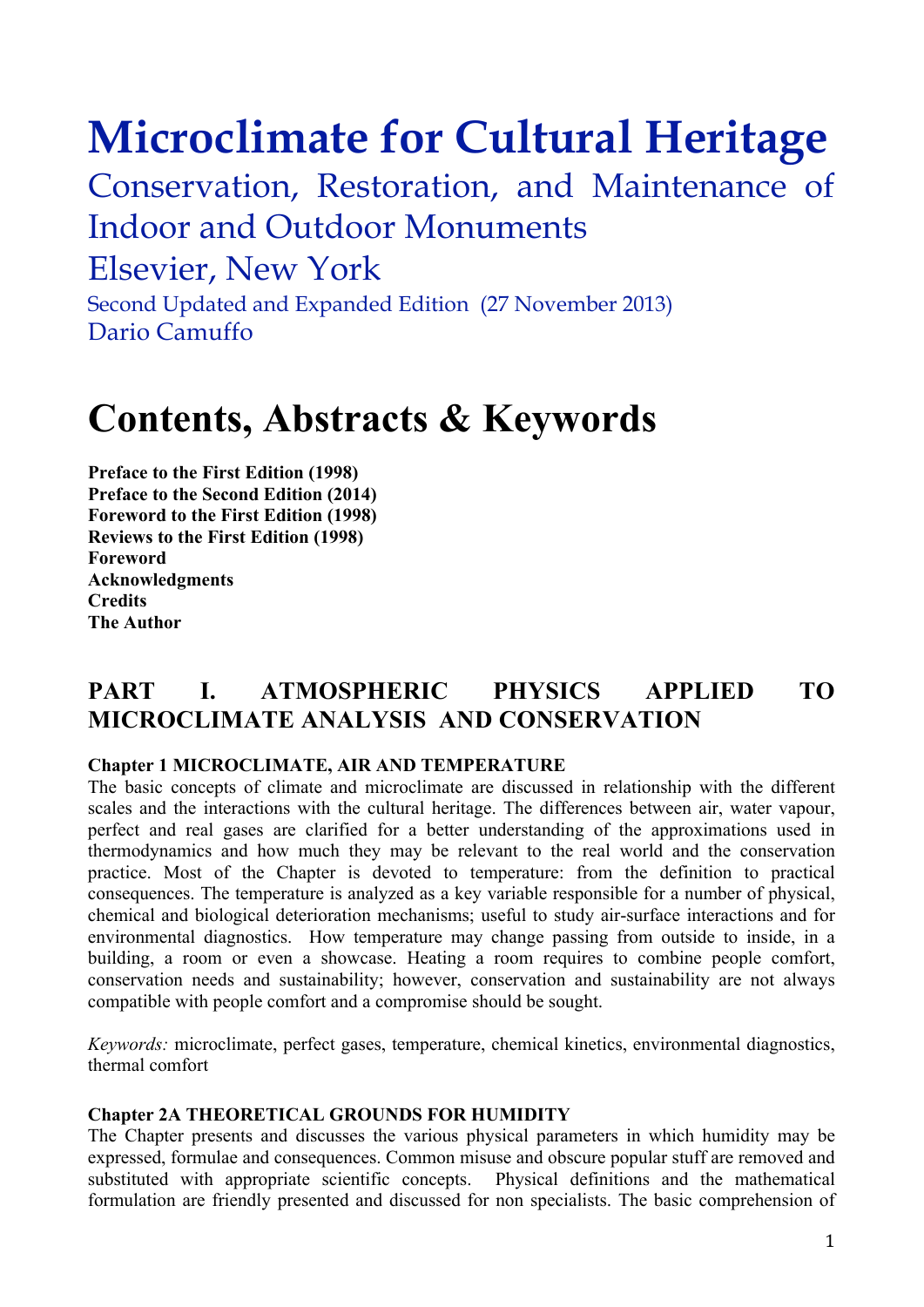the humidity variables is of absolute relevance to understand deterioration mechanisms and conservation practices that will be discussed in the next chapters. The key topics concerned in this Chapter are: partial pressure of water vapour, latent heat, mixing ratio of water vapour and dry air, specific humidity, absolute humidity, relative humidity, dew point, frost point, wet bulb temperature, psychrometric chart.

*Keywords:* vapour pressure, mixing ratio, specific and absolute humidity, relative humidity, dew and frost point, wet bulb temperature, psychrometric chart

#### **Chapter 2B HUMIDITY AND CONSERVATION**

Humidity is one the most relevant factors in conservation because it drives dimensional changes of hygroscopic materials, allows oxidation, corrosion, hydrolysis, bioinfestation and other deterioration mechanisms. The Chapter presents and discusses the practical use of humidity variables in environmental diagnostics and cultural heritage conservation. After having considered the water vapour in air, and the moisture exchanges with objects, the moisture content in materials is analyzed, and in particular making reference to wood and wood dimensional changes, paper degradation for environmental dampness or flood waters. Liquid water, frost, evaporation, condensation and the formation of monolayers of water filming on the surface of metals, glass and other materials is also discussed, with examples including the organ pipes. A key question concerns the best type of microclimate for conservation and the European standard EN15757:2010 that gives priority to the historic climate is consequently discussed.

*Keywords:* use of humidity variables; dimensional changes of hygroscopic materials; corrosion; wood; paper; metals; pipe organ, biological habitat; historic climate, European standard EN15757:2010

#### **Chapter 3 PARAMETERS TO DESCRIBE AIR MASSES AND VERTICAL MOTIONS**

New variables are introduced for a better thermodynamic representation of the air in the case we are interested to a wide to large scale, or to sites at different altitude above the average sea level, or we need to interpret weather maps for survey purposes. The parameters are: equivalent temperature, potential temperature, equivalent-potential temperature, virtual temperature. The adiabatic, subadiabatic and super-adiabatic gradients are also discussed in terms of atmospheric stability.

*Keywords:* equivalent temperature; potential temperature; equivalent-potential temperature; virtual temperature; adiabatic, sub-adiabatic and super-adiabatic gradients

#### **Chapter 4 RADIATION AND LIGHT**

Radiation is considered in terms of thermal emission from bodies (infrared radiation), or in the visible band (luminous) or ultraviolet radiation. Astronomic motions of the sun and irradiation on vertical, horizontal or tilted surfaces, at any orientation. Sunlight penetrating through windows and its changeable colour. Exhibition lighting, types of electrical light sources (e.g. incandescent, halogen, metal halides, fluorescent, solid state LED) and their use for exhibition and restoration purposes. Optical filters for lamps and windows, and optical fibres.

Deterioration mechanisms caused by light, including overheating and drying, colour fading, convective motions, surface deposition and blackening, biological life, development and control of algae in damp environments.

*Keywords:* Sun, thermal emission, exhibition lighting, visible IR and UV radiation, electrical lamps, optical filters, optical fibres, algae, chlorophyll.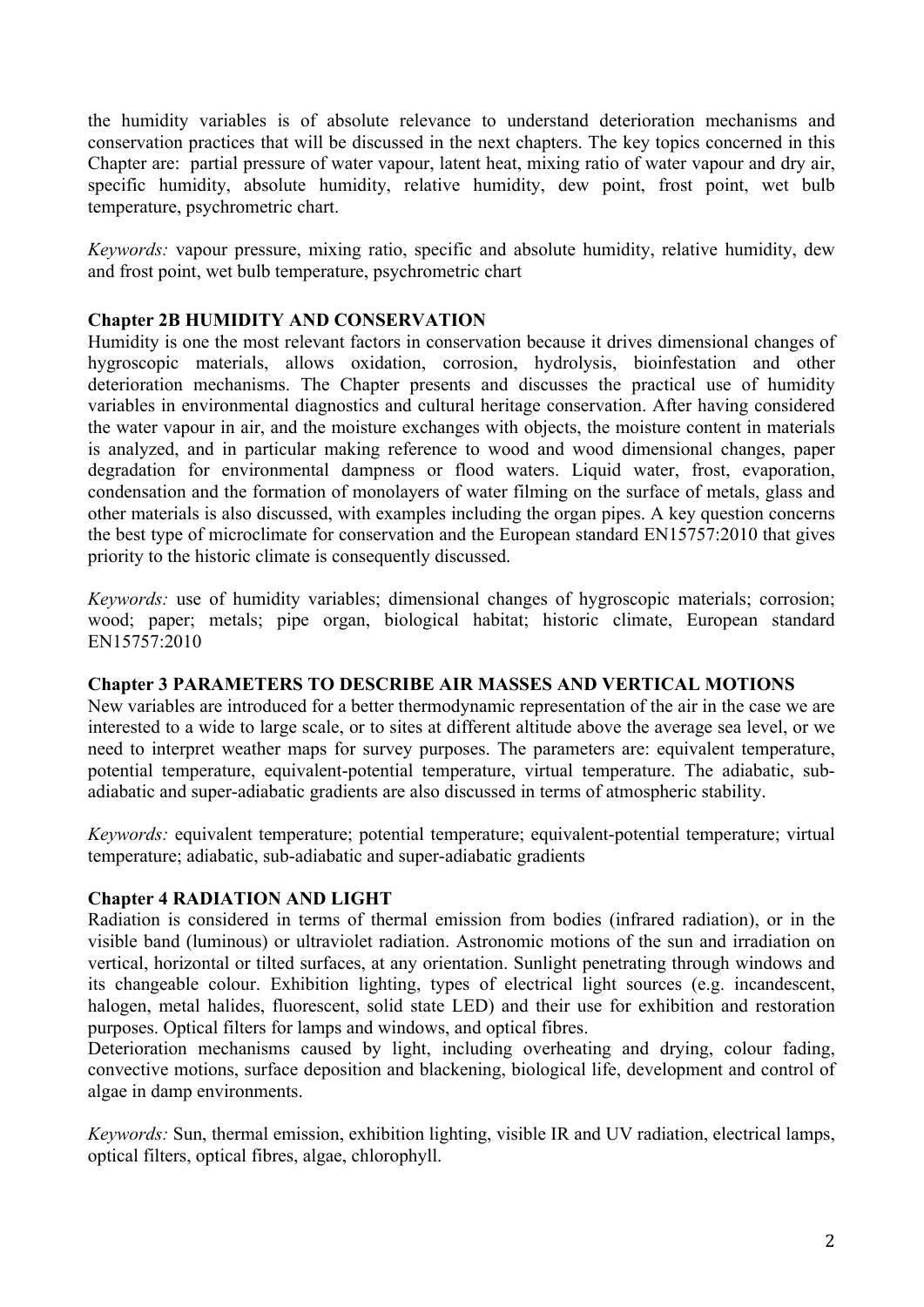#### **Chapter 5 PHYSICS OF DROP FORMATION AND MICROPORE CONDENSATION**

The curvature of a water meniscus governs the equilibrium pressure of water vapour, favouring or opposing to condensation. The phenomenon is regulated by the Kelvin equation that is discussed both for positive radii of curvature, i.e. drops in clouds or fog, or negative, i.e. micropores. The matter is further explained with the example of bubbles and ebullition. The behaviour of internal and surface pores is discussed for various forms of pores. Reversible and irreversible condensation/evaporation cycles. Adsorption isotherms are related to micropore condensation and evaporation. Weathering phenomena, especially in stones, are governed by condensationevaporation cycles, as well as freezing-thawing cycle, all of them described by the Kelvin equation.

*Keywords:* Curved water meniscus, Kelvin equation, pore condensation; condensation/evaporation in pores; freezing-thawing in pores; adsorption isotherms; stone weathering.

#### **Chapter 6 ATMOSPHERIC WATER AND STONE WEATHERING**

This Chapter deals with atmospheric water and stone weathering. The first topic is the formation of acid rain in clouds (rainout) and the acidification of drops while they fall through the atmosphere (washout). The synergism between wet and dry deposition determines the formation of black, gray and white crusts on the monument surface. The next topic concerns how rainwater penetrates the capillary fringe and internal porosity of stones and in particular the capillary suction and the physical and chemical remedies. The efficiency and the problems in connection with a physical barrier, chemical impregnation and electroosmosis are discussed. The last mechanisms considered concern salts and contaminants, the equilibrium vapour pressure over a solution and the effects of sea spray on monument weathering. A list of popular error and misunderstanding that should be avoided is discussed.

*Keywords:* acid rain, rainout, washout, capillary rise, osmosis, solution, sea spray.

#### **Chapter 7 ATMOSPHERIC STABILITY AND POLLUTANT DISPERSION**

Air pollution is critical for monument conservation and this Chapter provides the basic information to deal with the transport, dispersion and deposition of airborne pollutants. The vertical temperature gradients and the wind intensity and turbulence determine the atmospheric stability and the plume behaviour. The situation is complicated in the presence topographic inhomogeneities or cities with the generation of heat island or aerodynamic disturbances. Parametrization is made concerning wind friction, vertical transport of momentum, sensible and latent heat. A practical, bulk evaluation of the plume dispersion is easily made with the support of the stability classes to evaluate the atmospheric stability after some simple indications concerning the radiation balance and the wind mixing. Strong insolation generates atmospheric instability; net radiative loss generates stability; strong wind mixing or cloud cover generate neutrality. The stability classes established in Brookhaven, or proposed by Pasquill, and subsequent extensions are presented and discussed.

*Keywords:* Atmospheric stability; stability classes; plume dispersion; air pollution; Pasquill stability classes

#### **Chapter 8 DRY DEPOSITION OF AIRBORNE PARTICULATE MATTER: MECHANISMS AND EFFECTS**

The various physical mechanisms contributing to the deposition of particulate matter and soiling are presented and discussed in detail to pinpoint major risks and mitigation remedies. The key mechanisms discussed are: random walk and Brownian diffusivity; thermophoresis governed by temperature gradients; diffusiophoresis governed by moisture gradients; Stefan flow governed by condensation; gravitational settling for the weight of coarse particles; electrophoresis in the presence of electric charges; photophoresis induced by light; aerodynamic deposition for the inertial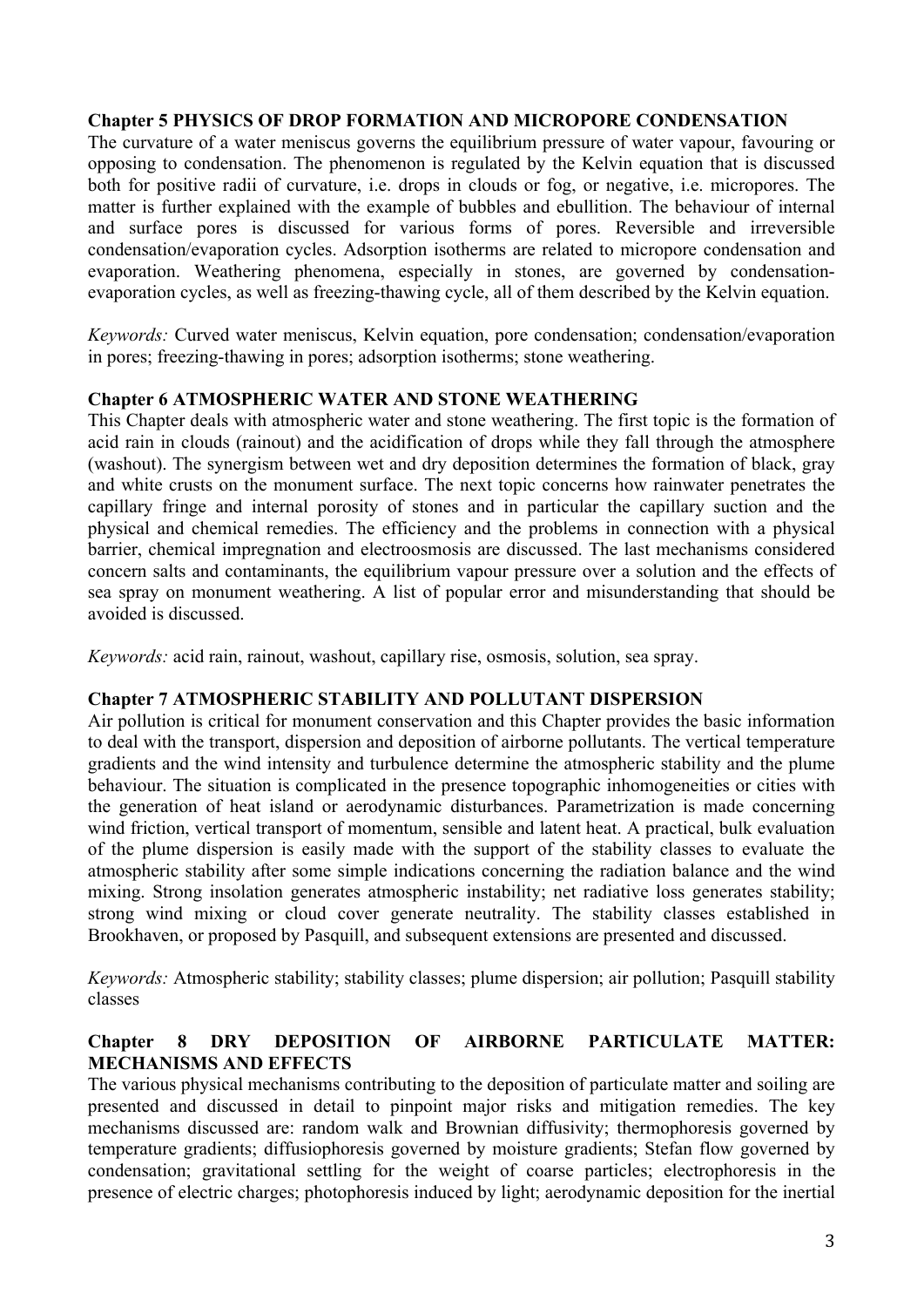motion of coarse particles and other adhesion mechanisms. A series of discussions is made concerning how soiling develops, the distribution of suspended particles in still air, the adverse effects related to lighting, heating, ventilating and air conditioning and the inappropriate position of paintings. Finally, the problem of very large particles, i.e. uplifting of dust and sand, the wind erosion and the kinetic energy in sand blasting. The case study of the Great Sphinx in Giza provides useful examples of the different behaviour of fine, medium and coarse particles in wind erosion.

*Keywords:* particle deposition; soiling; surface blackening; deposition mechanisms; wind erosion; sand blasting

#### **Chapter No 9. CONSEQUENCES OF THE MAXWELL-BOLTZMANN DISTRIBUTION**

The Maxwell-Boltzmann distribution of molecular energies is responsible for the similar mathematical formulation of apparently different mechanisms: the distribution of molecules by velocities, the thermal emission of bodies, the Arrhenius equation, the liquid state of water, and the law for ideal solutions. It helps to understand ebullition and freezing, and the behaviour of the water vapour. The molecular representation explains how relative humidity is related to both the temperature and the distance between  $H_2O$  molecules.

*Keywords:* Maxwell-Boltzmann distribution; thermal emission of bodies; Arrhenius equation; liquid state of water; vapour phase; relative humidity

## **PART II. PERFORMING MICROCLIMATE FIELD SURVEYS**

#### **Chapter 10 INTRODUCTION TO FIELD MEASUREMENTS**

From theory to practice: introduction to field surveys and instrumental measurements. Different purposes of weather stations and specific needs for cultural heritage monitoring. Type and presentation of data in terms of averages and frequency, sampling protocols, e.g. interval between subsequent readings, aliasing, Nyquist frequency, length of the observation period, response time of a sensor and consequences in the output reading of thermometers and hygrometers; precipitation roses; percentile representations; drawing air temperature and other isolines for environmental diagnostic purposes. An essential glossary of the key terms is reported at the end.

*Keywords:* weather stations; instrumental observations; sampling protocol; response time; precipitation rose; percentile distribution

#### **Chapter 11 MEASURING TEMPERATURE**

This Chapter is focused on temperature measurements either in air or on the surface of objects. A part is concerned with outdoor measurements at the surface and aloft (with radiosondes, kytoons and other tethered balloons). A section is devoted to thermometer screens to shield sensors against solar radiation and precipitation. The rest of the Chapter deals about the general problem of measurements concerning cultural heritage and the novel EN15758: 2010 standard. According to this standard, contact thermometers are necessary for polished metals and are possible for stones; quasi-contact thermometers should be used for vulnerable surfaces having medium-to high emissivity; remote sensing (e.g. pyrometers, thermocameras) is possible especially in the absence of scaffolding, but only high-quality instruments should be used. All instrument types including the blackbody strip are presented and commented for the best use in conservation and for diagnostic purposes.

*Keywords:* Thermometer; contact sensor; quasi-contact thermometer; pyrometer; thermocamera, screen, radiosonde; EN15758:2010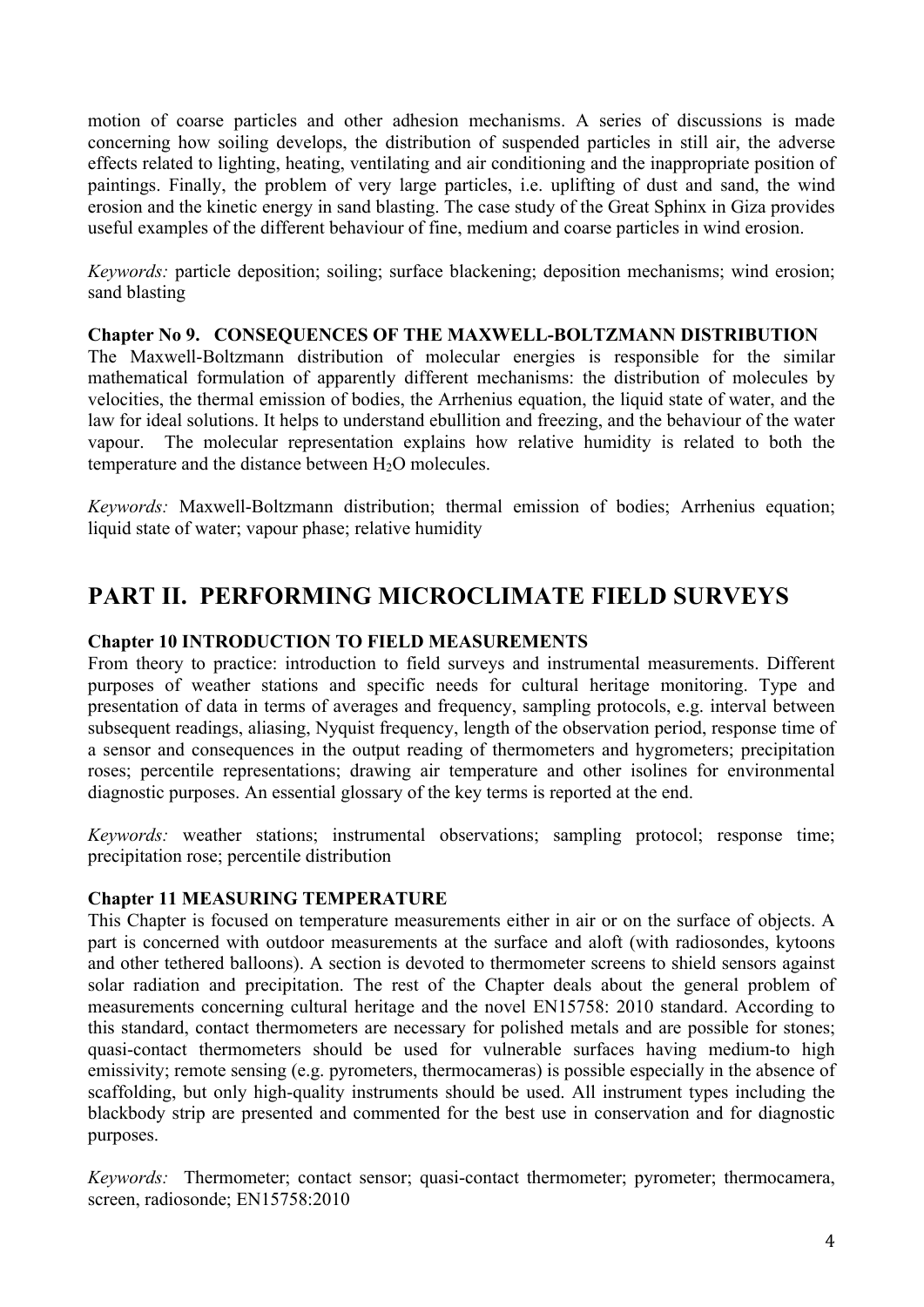#### **Chapter 12 MEASURING HUMIDITY**

This Chapter is focused on humidity measurements either in air or on materials of cultural heritage. The first part is devoted to air humidity according to EN 16242: 2012, and deals with: chilled mirror dew point meters for laboratory calibrations; psychrometers for accurate measurements or for checking calibration of secondary hygrometers, i.e. thin film capacitive and resistive sensors. The traditional hair hygrometer is only exceptionally accepted for visual inspection. The second part is devoted to discuss the various methodologies to measure the moisture content in cultural heritage materials, i.e. gravimetry, calcium carbide, conductive or capacitive instruments, microwave, evanescent-field dielectrometry (EFD), nuclear magnetic resonance (NMR), ultrasonic pulses, X and gamma rays, neutrons, thermography and equilibrium proxies. A thorough discussion concerns the limits of calibration of the various methodologies versus gravimetry. Finally, how to measure the time-of-wetness.

*Keywords:* Dew point meter; psychrometer; capacitive sensor; resistive sensor; hair hygrometer; moisture content in materials; time-of-wetness

#### **Chapter 13 MEASURING WIND AND INDOOR AIR MOTIONS**

Instruments to measure wind, turbulence and air movements either outdoors or indoors are described. The first part is concerned about outdoor installing anemometers, and specific instruments to record wind vector components, or average the wind direction, or measure the wind variance especially in view of calculating the dispersion of airborne pollutants. The second part is focused on indoor air motions that are studied with hot wire or hot film anemometers, sonic pulse anemometers, Laser-Doppler anemometers. Some examples are reported of the turbulent convective motions that incandescent lamps or church heaters generate. Finally, some analysis of air turbulence is discussed.

*Keywords:* wind, air motions, anemometers, hot-wire anemometers, sonic anemometers, laserdoppler anemometers, wind variance, air turbulence

#### **Chapter 14 MEASURING RAINFALL AND WIND-BORNE DROPLETS**

This Chapter deals with precipitation measurements, especially rainfall and windborne droplets, and presents the most popular instruments, i.e. the tipping-bucket, the float type and the weighing type rain gauges. Precipitation falling on monuments and building walls is also discussed. The terminal velocity of freely falling drops in air is also presented to show the mechanical impact they have on monument or building surfaces and the action they exert in removing deposited dust and particles. Finally, the wet-and-dry deposition samplers are commented.

*Keywords:* precipitation, rain gauge, tipping bucket rain gauge, float type rain gauge, weighing type rain gauge, falling drops, wet-and-dry deposition samplers

#### **APPENDIX 1. List of fundamental constants met in this book**

#### **APPENDIX 2. Summary of key equations to calculate humidity variables**

- A1. Available instruments: psychrometer, barometer
- A2. Available instruments: thermometer, RH hygrometer, barometer
- A3. Available instruments: dew-point hygrometer, thermometer, barometer

This Appendix provides all equations needed to compute the various humidity variables after the input readings from key instruments, i.e. hygrometer, psychrometer, dew point meter, thermometer and barometer.